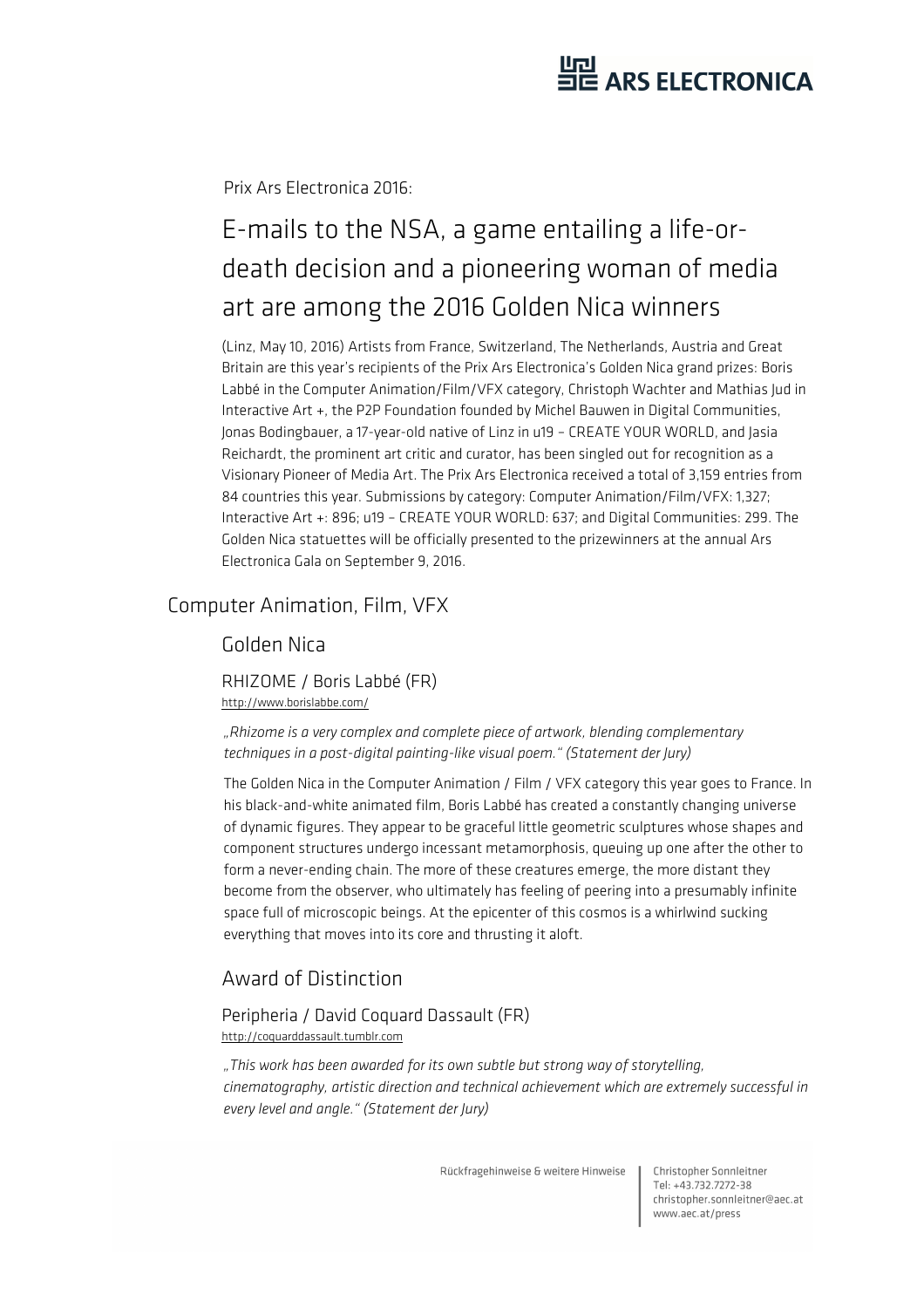

David Coquard Dassault's dystopian animated film is set in a huge, abandoned high-rise housing project. Off camera, one hears children's voices and a few conversational fragments; on screen, there's a roaming pack of dogs that have taken this neighborhood previously inhabited by humans as their turf. Nevertheless, a rosy future doesn't await them here either—doors slam shut and seal off their only way out; others get trapped in an empty swimming pool and are left to a fate of certain starvation. But suddenly the plot takes an unexpected turn and casts an entirely new light on this entire sequence of events.

#### Award of Distinction

Nosaj Thing / Cold Stares ft. Chance The Rapper + The O'My's / Daito Manabe (JP), MIKIKO (JP), TAKCOM (JP), ELEVENPLAY (JP), Rhizomatiks Research (JP) http://www.rzm-research.com/works/nosajthing\_coldstares

*"An outstanding music video that introduces innovative technologies from 3D scanning, motion capture and drone controlling, adding a layer of sensitive notion with live recorded choreography and augmented reality. Japanese artist Daito Manabe and his creative collective has come up with a complex artistic concept that introduces the switch between the real and the virtual, blurring the line between human and machine interaction and data analyzation." (Statement der Jury)* 

Artist Nosaj Thing and musician Chance the Rapper collaborated on this music video. "Cold Stares" repeatedly switches between reality and illusion as it goes about dealing with the meaning of life and personal remembrance. The two figures on screen are dancers alternately real-world protagonists and computer-generated figures in an abstract environment.

#### Interactive Art +

#### Golden Nica

#### "Can you hear me?" / Christoph Wachter & Mathias Jud (both CH)

Edward Snowden's disclosures shined the spotlight of public attention on Berlin's federal government district, revealing it to be the site of extremely intense surveillance and espionage by numerous intelligence agencies. So this is precisely where Christoph Wachter and Mathias Jud wanted to set up a temporary installation on the subject of power and powerlessness in the Digital Age. On the roof of the Akademie der Künste—right between the listening posts in the American and British Embassies—they set up improvised antennas and installed an independent Wifi communications network, the range of which included the Reichstag, the Office of the Federal Chancellor and the Swiss Embassy. Anyone with a Wificapable device could join the network and chat, send text messages and share files. Personnel of the embassies and German government agencies were cordially invited to join in too. Plus, anyone who wished could send messages to the intelligence organizations on precisely those frequencies on which the American NSA and the British GCHQ were listening in. Thus, instead of covert surveillance, there emerged a collective conversational sphere in which all participants had the same rights. This anonymous, independent network was used by

Rückfragehinweise & weitere Hinweise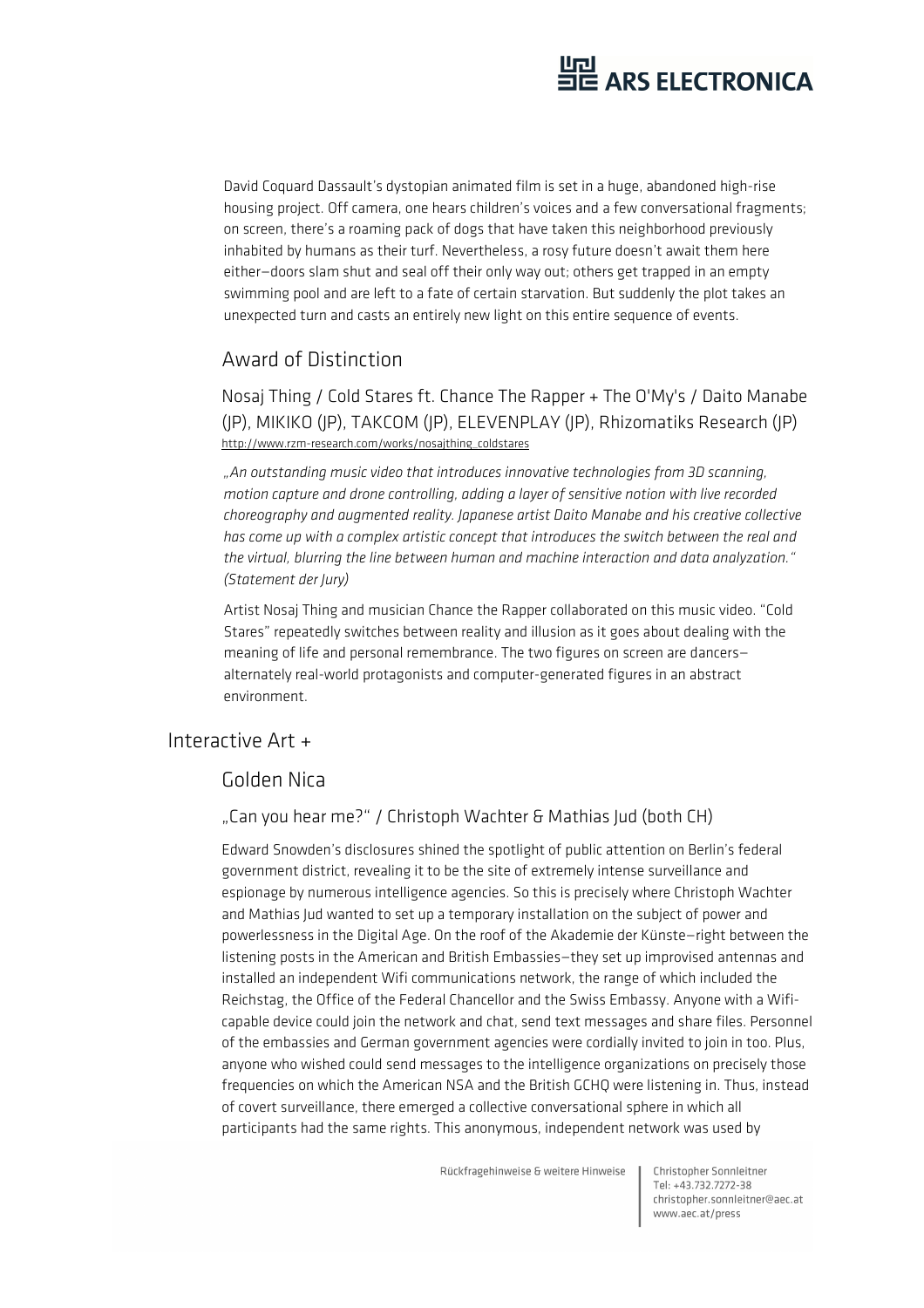thousands of people for 33 days, during which more than 15,000 messages were delivered to the NSA and GCHQ. The content even included secret information from a parliamentary commission investigating the internet, material that ended up on Wikileaks.

#### Award of Distinction

OpenSurgery - a do-it-yourself surgery robot for domestic laparoscopy / Frank Kolkman (NL)

*"[…] Frank Kolkman's surgical robot presents a potentially accessible and cost-effective alternative to the expensive professional healthcare services, particularly relevant to the public*  in the US where the gap between those who can afford health insurance and those who cannot *is rapidly widening. But more significantly, this critical and conceptual work, which creates new conditions for interaction within the highly regulated and controlled sector of health care, raises important questions about inequality, ethics and the lack of access to essential health services for a growing number of people around the world." (Statement der Jury)* 

Frank Kolkmann's "OpenSurgery Initiative" examines the question of whether do-it-yourself surgical tools are a suitable alternative to professional health services that are far too costly for many people. His idea is based on the great number of YouTube videos showing how US citizens with no health insurance are doctoring themselves. Frank Kolkmann has designed a surgical system for home use, all the components of which can be ordered online and assembled at home. The aim of Frank Kolkmann's "OpenSurgery Initiative" is not so much to create a fully functional robot that can perform actual operations but rather to initiate a discussion about the tense interrelationship between socio-economic factors and ethical values in the field of medical care.

### Award of Distinction

#### Parasitic Symbiotic / Ann-Katrin Krenz (DE)

*"The milling machine, as a technological intervention, appears to invade the tree, much like the often aggressive intervention that humans perpetrate on nature. At the same time, this parasitic machine encodes marks derived from a poem about unity and oneness - a non disturbing act of love - that becomes integrated in nature." (Statement der Jury)* 

Technology's advance to the point of utterly pervading our world seems to be occurring increasingly at the cost of nature. "Parasitic / Symbiotic" by Ann-Katrin Krenz focuses on precisely this tense interrelationship. In it, she applies milling tools to the trunks of trees, using them to engrave an encoded text—a romantic poem about being at one with nature into their bark. Like parasites, the equipment clings to the trees and inflicts damage on them, albeit in such a moderate form that it poses no serious threat to them. At the same time, this (parasitic) intervention gives rise to something new, which unfolds as the outcome of a (symbiotic) connection between technology and nature.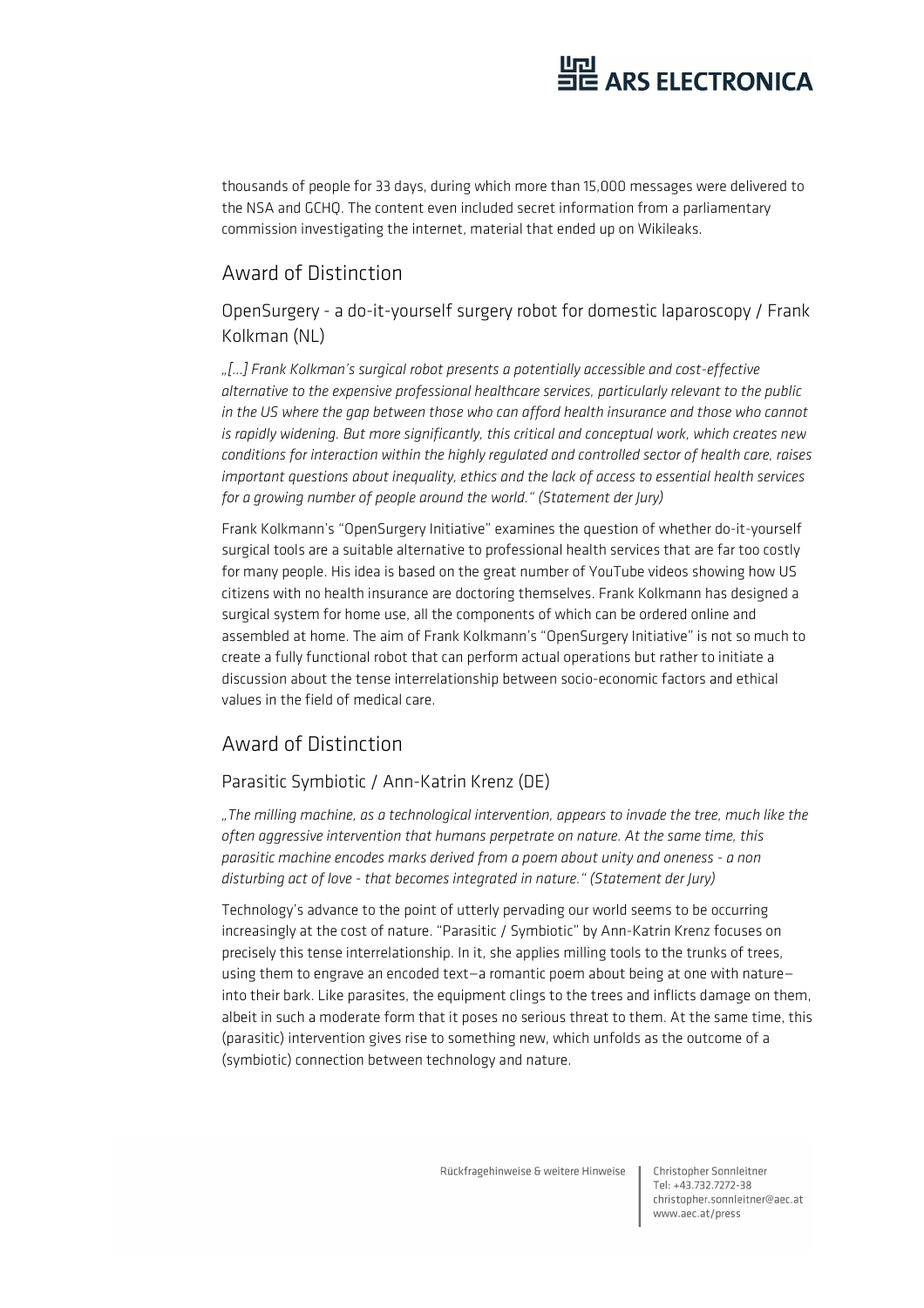### Digital Communities

#### Golden Nica

#### P2P Foundation

http://wiki.p2pfoundation.net/Main\_Page

*"P2P Foundation" is a new generation of communities that help to build communities. It is dedicated to advocacy and research of peer to peer dynamics in society. Established ten years ago, it evolved into one of the main drivers of the 'commons transition'." (Statement der Jury)* 

This digital community launched in 2005 by Michel Bauwens is dedicated to advancing the social potential of peer-to-peer technologies. As a decentralized and self-organized nonprofit organization, it analyzes, documents and promotes peer-to-peer strategies that seem to be well-suited to facing the challenges and problems of our times in ways that display great future promise. The focus is on three key traits: sustainability, openness and solidarity. Since its inception, the community of the P2P Foundation has input over 30,000 entries that document the history and development of the peer-to-peer movement. One of the very first articles about the crypto-currency Bitcoin was published on the P2P Foundation's website. The P2P Foundation Wiki has been accessed more than 27 million times, and is thus the platform that has assembled the world's most massive collection of knowledge about P2P.

### Award of Distinction

#### Refugee Phrasebook http://www.refugeephrasebook.de/

*"Refugee Phrasebook is an open collaborative project to provide important vocabulary to refugees, helpers, and citizens. Together with a global network of volunteer translators, editors, designers, printers, publishers, lawyers, doctors, etc. and with partner institutions in Germany, Greece and the Netherlands, Refugee Phrasebook develops sustainable communication tools to share useful phrases, icons, links and important information." (Statement der Jury)* 

 "Refugee Phrasebook" is an open community project for man and women throughout the world who are refugees, helpers or people interested in them. The book is a collection of relevant information about various everyday activities—that is to say, tasks, errands, stuff to do, etc. Adapted to local needs and facts & circumstances on the ground and distributed with free licenses, the aim of "Refugee Phrasebook" is to foster communication between refugees and helpers. Volunteer translators, graphic artists, physicians, publishers, attorneys, editors and various institutions in Germany, Greece and The Netherlands are involved in this project.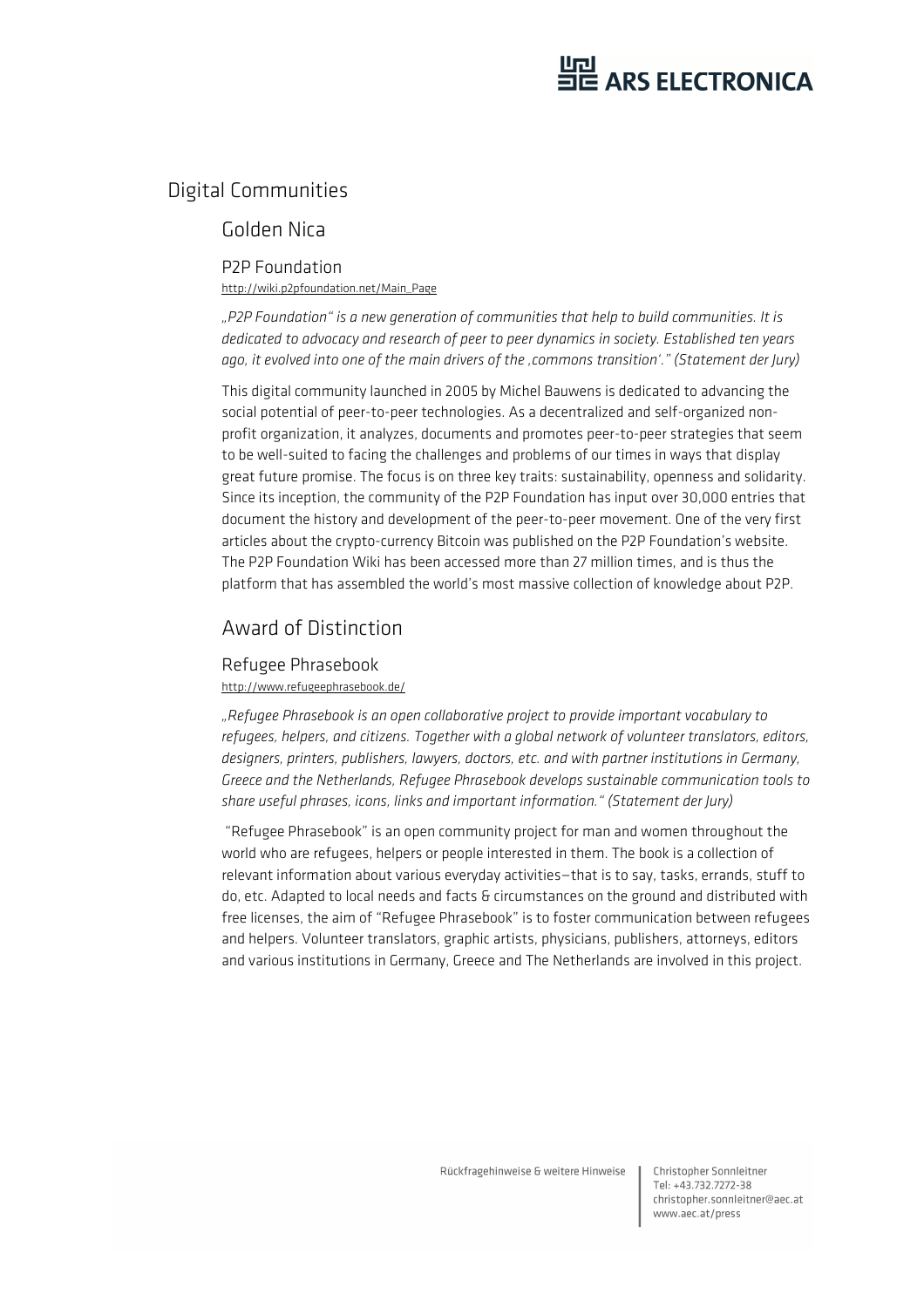# HE ARS ELECTRONICA

### Award of Distinction

SAZAE bot https://twitter.com/sazae\_f

*"Is it a crowd that acts as their collective self that is intelligent, or is it the machine that acts like a human? The SAZAE bot asks us questions of the boundary of self and others, and the collective consciousness of a community. SAZAE bot even did a TED talk!" (Statement der Jury)* 

A bot (short for robot) is a computer program that can automatically perform certain repetitive tasks without having to rely on instructions from a human user. The SAZAE bot is just such a program. The bot went online in summer 2010 and has been active on Twitter ever since. It presents itself as a parody of a manga figure that's extremely popular in Japan, Sazae-San, the chief protagonist of the manga series of the same name that's been running on Japanese TV without interruption since October 5, 1969. (According to the Guinness Book of Records, it's the world's longest-running television series.) The SAZAE bot reacts to tweets and retweets. Its followers appreciate, above all, its witty remarks. Then, in 2014, Hitoyo Nakano was "born" and the anonymous human user behind the SAZAE bot assumed a purported identity. Since then, the SAZAE bot has been controlled via Google Forum, where anyone can post tweets as SAZAE bot completely anonymously. This isn't just a site for exchanging opinions and jokes; here, people also arrange face-to-face meetings and other activities in the real world—for instance, handing out candy around Christmas, balloon takeoffs, guerilla actions, attending the Ted Talk or making a live appearance at the UN|COMMONS conference in Berlin.

### u19 – CREATE YOUR WORLD

### Golden Nica

#### Die Entscheidung / Jonas Bodingbauer (AT) http://jonasbodingbauer.jimdo.com

The Golden Nica in the u19 – CREATE YOUR WORLD category goes to Jonas Bodingbauer, a 17-year-old Linzer. He developed "*Die Entscheidung*" [The Decision], a game for two competitors: one plays a person who's just found out he has cancer; the other plays the malignant tumor, and has to assemble credits to nurture its growth. Not until the game is well underway does the person playing the tumor find out that the person with cancer has good recovery chances if the illness—the tumor, that is—doesn't grow. Thus, whether the person with cancer lives or dies depends on the decision of the person playing the tumor. Inspired by the famous Milgram Experiment, Jonas Bodingbauer's game is designed to be, not least of all, a critique of many computer games, the object of which is massacring virtual figures or even destroying whole countries.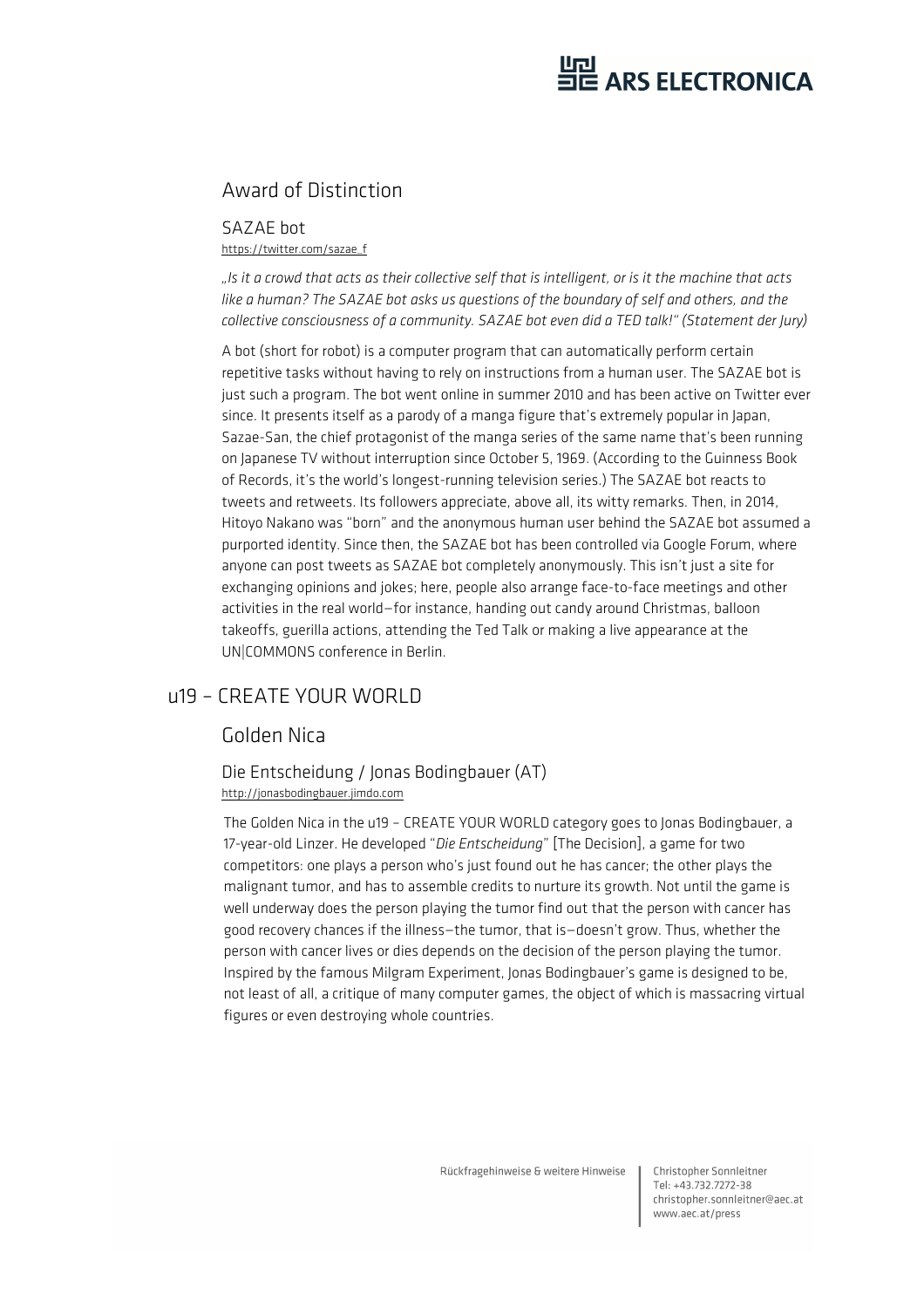### Award of Distinction

Blackout / Jasmin Selen Heinz, Tanja Josic, Emily Poulter (alle AT) https://vimeo.com/130924820

Three young ladies from Vienna, 18-year-old Jasmin Selen Heinz and 17-year-old Tanja Josic, are being honored for their socially critical experimental film. In impressive images, "Blackout" inquires into the meaning of life. The filmmakers have rendered a world in which there's no longer any place for individuality, the human body has to be perfect, and the most important criterion is how a person "functions."

### Award of Distinction

#### *Flucht* / Dimitri Teufl (AT)

Dimitri Teufel, a 13-year-old boy from Salzburg, used Lego figures and the stop-motion technique to make this six-minute film consisting of 2,592 individual shots. "*Flucht*" (Fleeing) tells the story of a family who had to flee their homeland. Following an eventful sea journey organized by paid human traffickers, they arrive in Austria, where they receive a friendly welcome. Dimitri Teufel put more than 55 hours of work into this film; now, his reward is an Award of Distinction in the u19 – CREATE YOUR WORLD category.

### Netidee Special Prize

kameleon.ws / Ulrich Formann, Kilian Hanappi und Simon Wesp (alle AT) http://www.kameleon.ws

This is the first time that the Prix Ars Electronica is awarding a special prize. Netidee (Net Idea) is meant to single out for recognition works that take an innovative approach to elaborating on the future of the internet, or showing how it can serve as a driving force contributing to regional development. Netidee is an initiative of Internet Foundation Austria. The 2016 prize goes to "*kameleon*" (Chameleon), a project by three Viennese schoolboys: Ulrich Formann, Kilian Hanappi and Simon Wesp. They've developed a way to imprint T-shirts with an individualized design, and to sell them via a webshop that functions completely autonomously. The motifs are generated by a computer program capable of learning, whereby each design is based on current events. Once a shirt is sold, a new design is created and the previous one is no longer available. Thanks to generative design, each garment is one-of-a-kind, a unique object with its own story to tell. In addition to using sustainably produced fabrics, the on-demand production makes a loud-and-clear statement against glutting the market with mass-produced merchandise. The webshop will be launched on June 15, 2016.

### Visionary Pioneer of Media Art / Golden Nica

#### Jasia Reichardt (PL/UK)

The prominent art critic and exhibition curator Jasia Reichardt is this year's Visionary Pioneer of Media Art. Her groundbreaking work and all that she has done on behalf of media art is

Rückfragehinweise & weitere Hinweise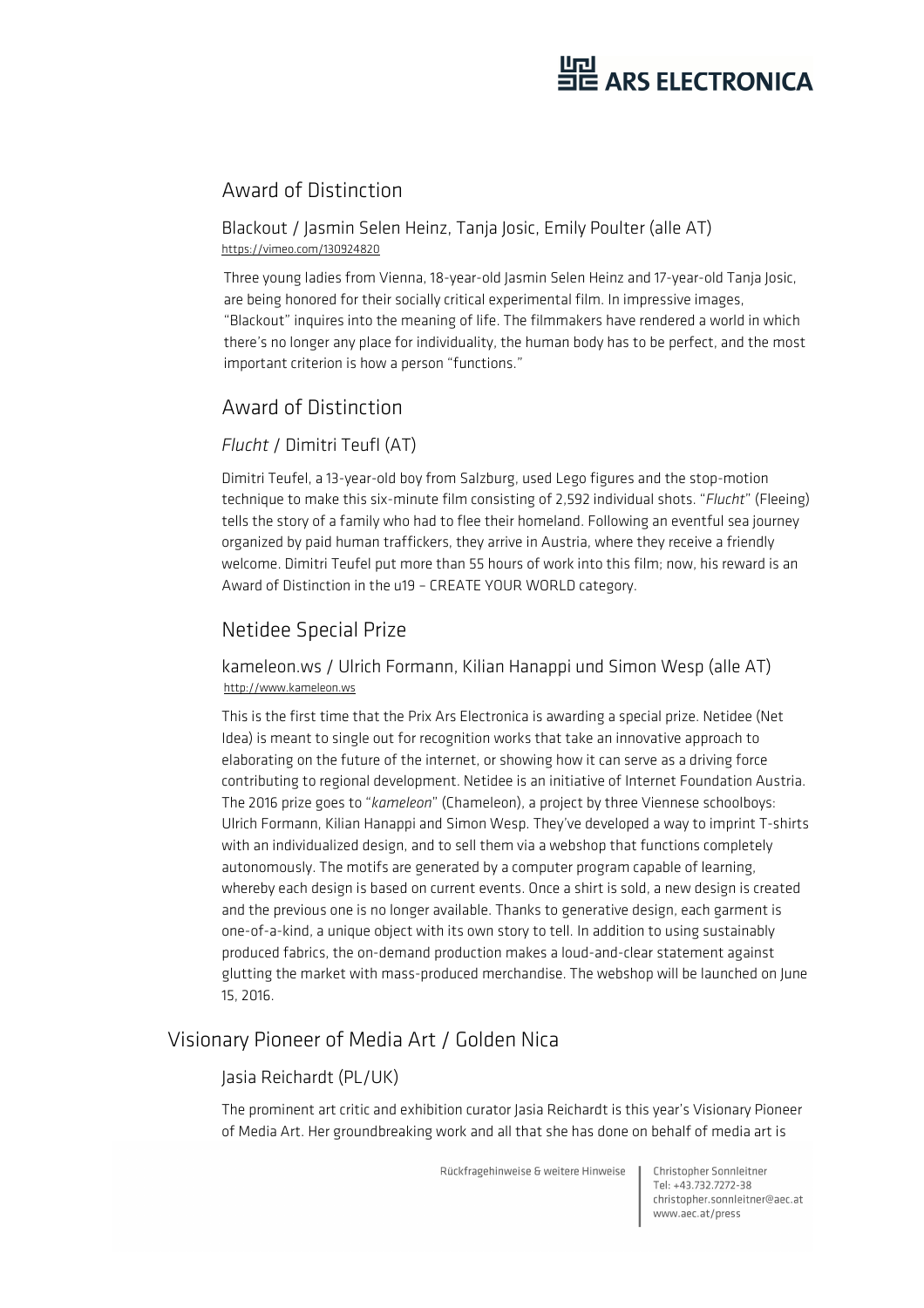being honored with a Golden Nica. The name lasia Reichardt is, above all, indelibly linked to a trailblazing exhibition that ran in 1968 at London's Institute of Contemporary Arts and then at the Corcoran Gallery of Art in Washington, D.C. and the Exploratorium in San Francisco. "Cybernetic Serendipity" was the title of this much-publicized show in which, instead of human artists, the spotlight was suddenly on computers, machines and algorithms. Astounded visitors could sing into a microphone and thereby inspire a computer to create a piece of music, observe a hydraulic ear that turned towards any new source of sound in the exhibition space, watch a drawing machine paint impressive pictures, admire cybernetic sculptures activated by blue light and deactivated by red light, and experience how the image screened by a conventional TV set could be manipulated and distorted with magnets. Under Jasia Reichardt's direction, artists worked together with mathematicians, engineers and technology specialists to jointly create a completely novel form of presentation long before everyone was talking about cooperation between art and science in light of their tremendous potential for innovation. Numerous interactive exhibits gave visitors a close-up look at what Jasia Reichardt was getting at: the enormous potential inherent in new technologies, and the question of how humans and machines might someday coexist and work together. Jasia Reichardt didn't showcase machines and programs only as tools performing a task; rather, she featured them as an integral part of the creative process. Jasia Reichardt was born in 1933 in Warsaw. She and her parents fled from the Nazis and lived from 1946 on in England. She attended the Old Vic Theatre School in Bristol, and was than active as an art critic and curated exhibitions. Until 1963, she was assistant director at the Institute of Contemporary Arts in London and, from 1964 to 1976, director of the Whitechapel Art Gallery. She currently lives in London.

Prix Ars Electronica: http://www.aec.at/prix/en/ Interviews and features auf dem Blog: http://www.aec.at/aeblog/en/

Rückfragehinweise & weitere Hinweise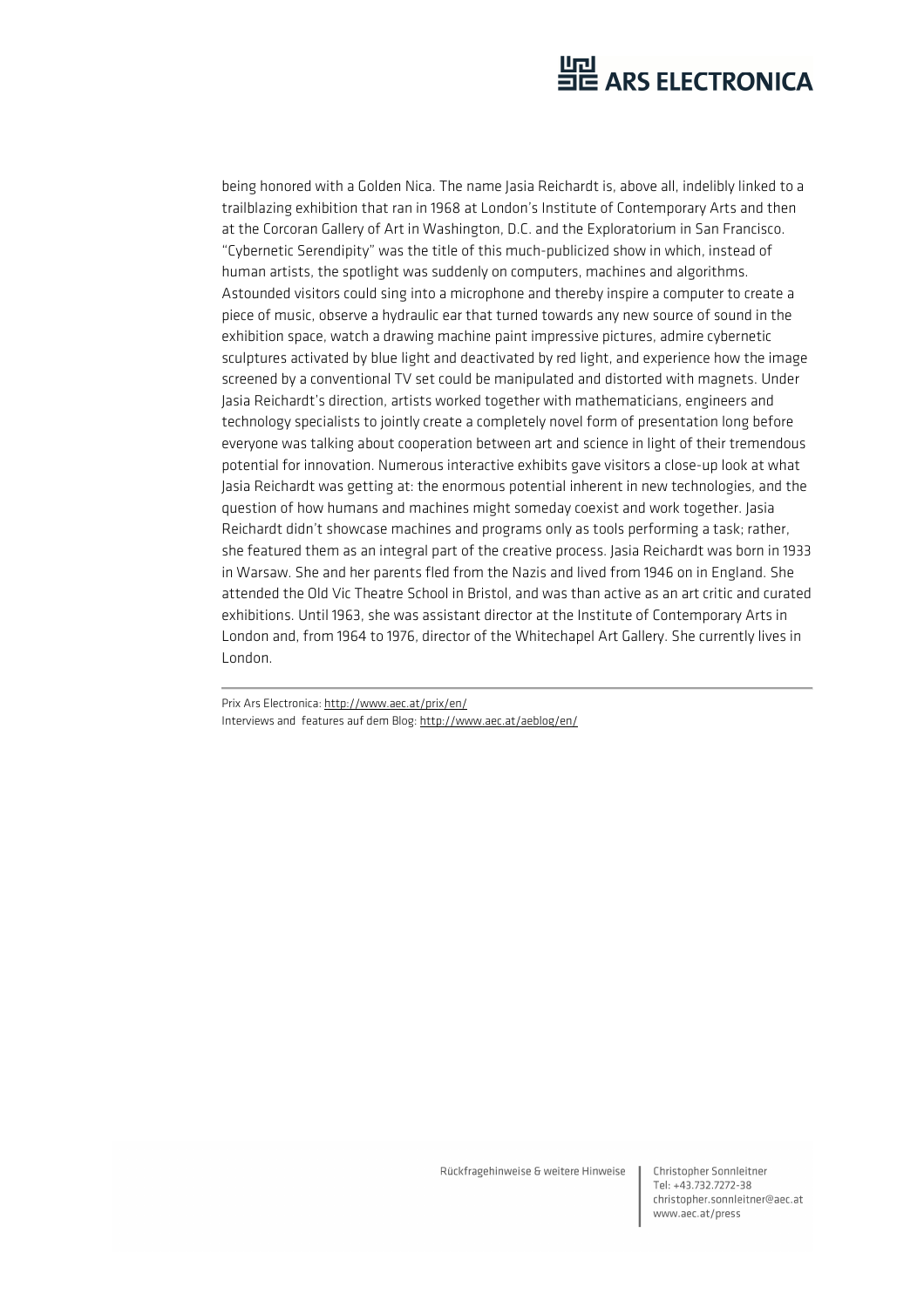#### ATTACHMENT

#### Computer Animation, Film, VFX / Honorary Mentions

Nataša Teofilović (RS) / 7001 https://vimeo.com/145548469

James Cunningham (NZ), Media Design School (NZ) / Accidents, Blunders and Calamities https://vimeo.com/149596663

Yusuf Emre Kucur (TR), Bahadır Dağdelen (TR)/ Void / Bio-Inspire (FullDome Performance) https://vimeo.com/148626927

Mike Pelletier (CA) / Coordinated Movement http://mikepelletier.net/Coordinated-Movement

Yves Netzhammer (CH) / Die Gegenwart sucht ihren Mund in der Spiegelung der Suppe (The present searches for its mouth in the reflection of the soup) http://www.netzhammer.com http://netzhammer.com/die-gegenwart-sucht-ihren-mund-in-der-spiegelung-der-suppe/

ZEITGUISED (DE) / geist.xyz http://www.zeitguised.com/geistxyz

Antoine Delacharlery (FR) / Ghost Cell http://www.antoinedelach.com/

Tonko House – Robert Kondo (US) & Daisuke 'Dice' Tsutsumi (JP) / Moom https://www.youtube.com/watch?v=7Vg4yFnIQSg

Saman Kesh (IR), Skunk / Never Say Never https://vimeo.com/101266603

Theo Tagholm (UK) / Simulacra https://vimeo.com/123006429

Arash Nassiri (IR) / Tehran-Geles https://vimeo.com/100315857

AlteredQualia (SK) + Fractal Fantasy (AT/CA) / UNCANNY VALLEY http://fractalfantasy.net/uncannyvalley

#### Interactive Art+ / Honorary Mentions

Mat Collishaw (UK) / All Things Fall http://matcollishaw.com/works/all-things-fall/

Robertina Šebjanič (SI), Slavko Glamočanin (SI) / Aurelia 1+Hz / proto viva sonification http://robertina.net/aurelia-1hz-proto-viva-sonification/

Kyle McDonald (US) / Exhausting a Crowd http://exhaustingacrowd.com/

Rückfragehinweise & weitere Hinweise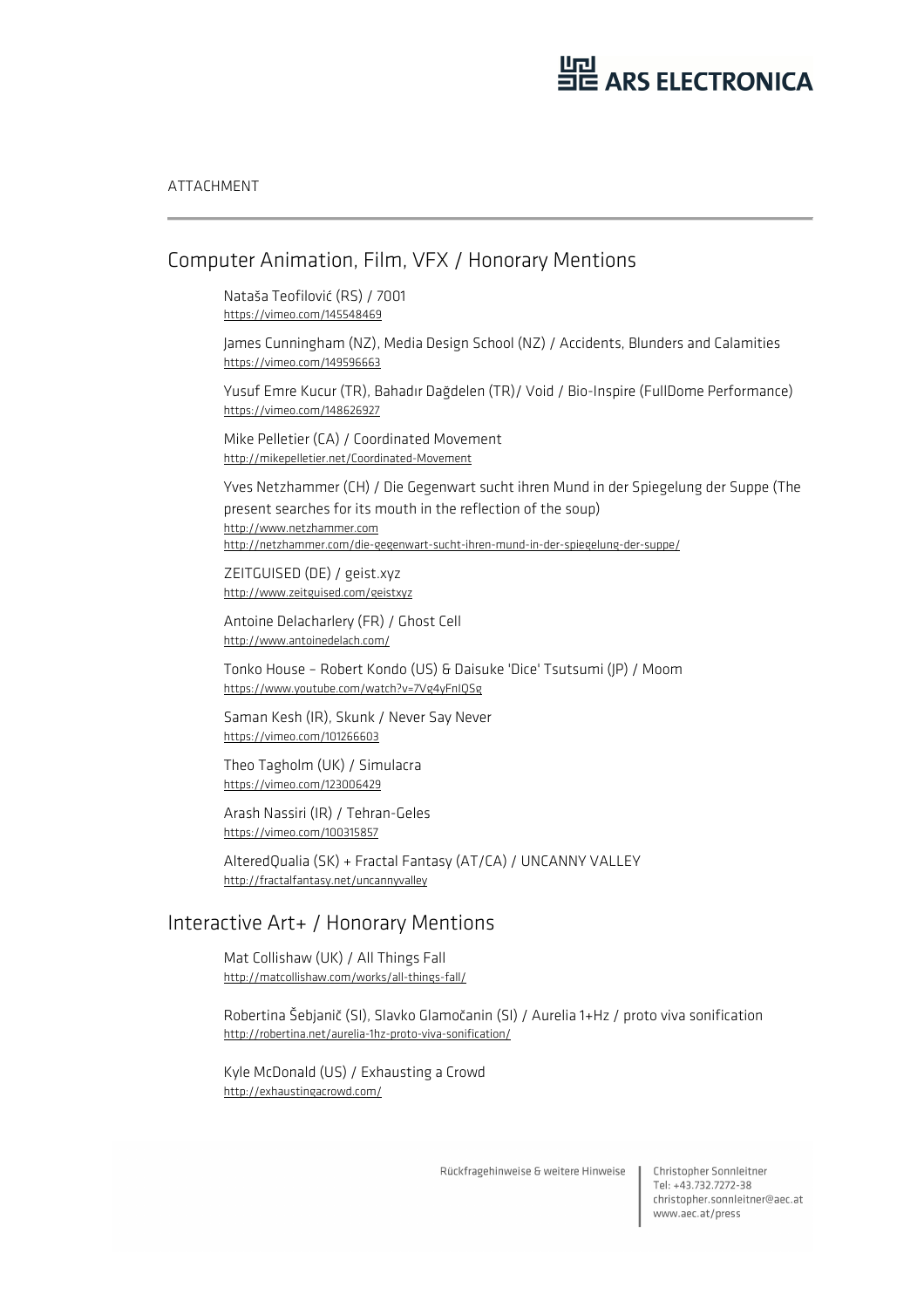Louis-Phillippe Demers (CA), Bill Vorn (CA) / Inferno http://billvorn.concordia.ca/robography/inferno.html http://www.processing-plant.com/web\_csi/index.html#project=inferno

Jennifer Lyn Morone (US) / Jennifer Lyn Morone™ Inc http://jenniferlynmorone.com

Prokop Bartoníček (CZ), Benjamin Maus (DE) / Jller http://allesblinkt.com/jller http://prokopbartonicek.com/jller

Martin Molin (SE), Wintergatan (SE) / Marble Machine http://www.wintergatan.net/#/m.m.machine https://www.youtube.com/watch?v=IvUU8joBb1Q

onformative (DE) in collaboration with Christian Loclair (DE) / Pathfinder / generative approach for conceptual choreography http://onformative.com/work/pathfinder https://vimeo.com/111361109

Yoichi Ochiai (JP) / Fairy Lights in Femtoseconds http://digitalnature.slis.tsukuba.ac.jp/2015/06/fairy-lights-in-femtoseconds

!Mediengruppe Bitnik (UK/CH) / Random Darknet Shopper https://wwwwwwwwwwwwwwwwwwwwww.bitnik.org/r/

unknown fields division (UK/AU) / Rare Earthenware http://www.unknownfieldsdivision.com

Richard Vijgen (NL) / Architecture of Radio http://www.architectureofradio.com

#### Digital Communities / Honorary Mentions

Clone Zone http://clonezone.link/

Scifabric / Crowdcrafting http://crowdcrafting.org

D-CENT (Decentralised Citizens ENgagement Technologies) http://dcentproject.eu http://tools.dcentproject.eu

Enspiral http://www.enspiral.com

HACKberry http://exiii-hackberry.com/

Rückfragehinweise & weitere Hinweise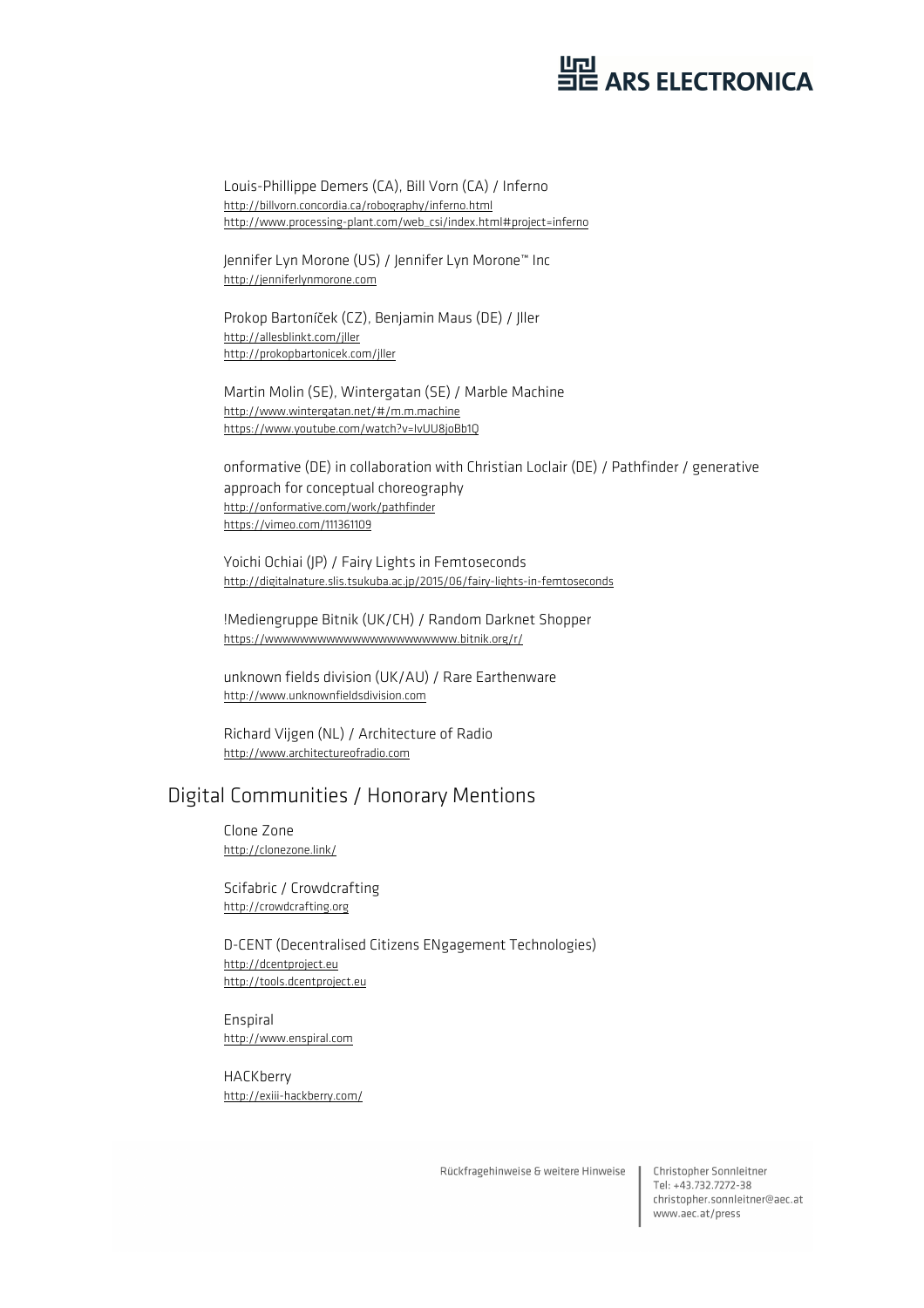Quipu Project http://www.quipu-project.com/

Radwende – der Radweg ist das Ziel http://www.radwende.de/

SafetiPin http://safetipin.com

Social Street http://www.socialstreet.it/

Trade School http://tradeschool.coop/

Watch the Mediterranean Sea http://watchthemed.net/

#### u19 – CREATE YOUR WORLD / Honorary Mentions

Simon Heppner (geb. 2006) / Meine Webseite http://simon.heppner.at

Fabian Krautgartner (geb. 2002) / Skateboard Ladegerät

BIOKoSMoS Projektgruppe / BIOKoSMoS – BioInk für die Kunst

http://www.biokosmos.org http://www.sparklingscience.at

Fachstelle beteiligung.st / COPY/PASTE http://www.beteiligung.st/jugend/Site/beteiligung-jugendhomepage/Film-beTEILigt/COPY-PASTE

Niko Kremsmair (geb. 1997), Christian Pausch (geb. 1997), Robin Krah (geb. 1997), Josef Niederbrucker (geb. 1997), Markus Meister (geb. 1997) / Elektrofahrzeug "Scorpion" http://www.htl-sbg-racing-team.at http://www.youtube.com/watch?v=ckqg5MLdcuE http://www.facebook.com/fichtenelch.scorpion

Zeia Gholam (geb. 1997) / Guilt http://www.youtube.com/gurg90 http://www.facebook.com/gurg90

Lena Krautinger (geb.1998), Safia El Maataoui (geb.1998) / Kim's Life http://www.youtube.com/watch?v=tb-TZgxtgQE

Felix De Montis (geb. 1997), Johannes Eschner (geb. 1997) / reflecty http://reflecty.co http://www.youtube.com/c/reflecty http://twitter.com/reflectyco

Rückfragehinweise & weitere Hinweise